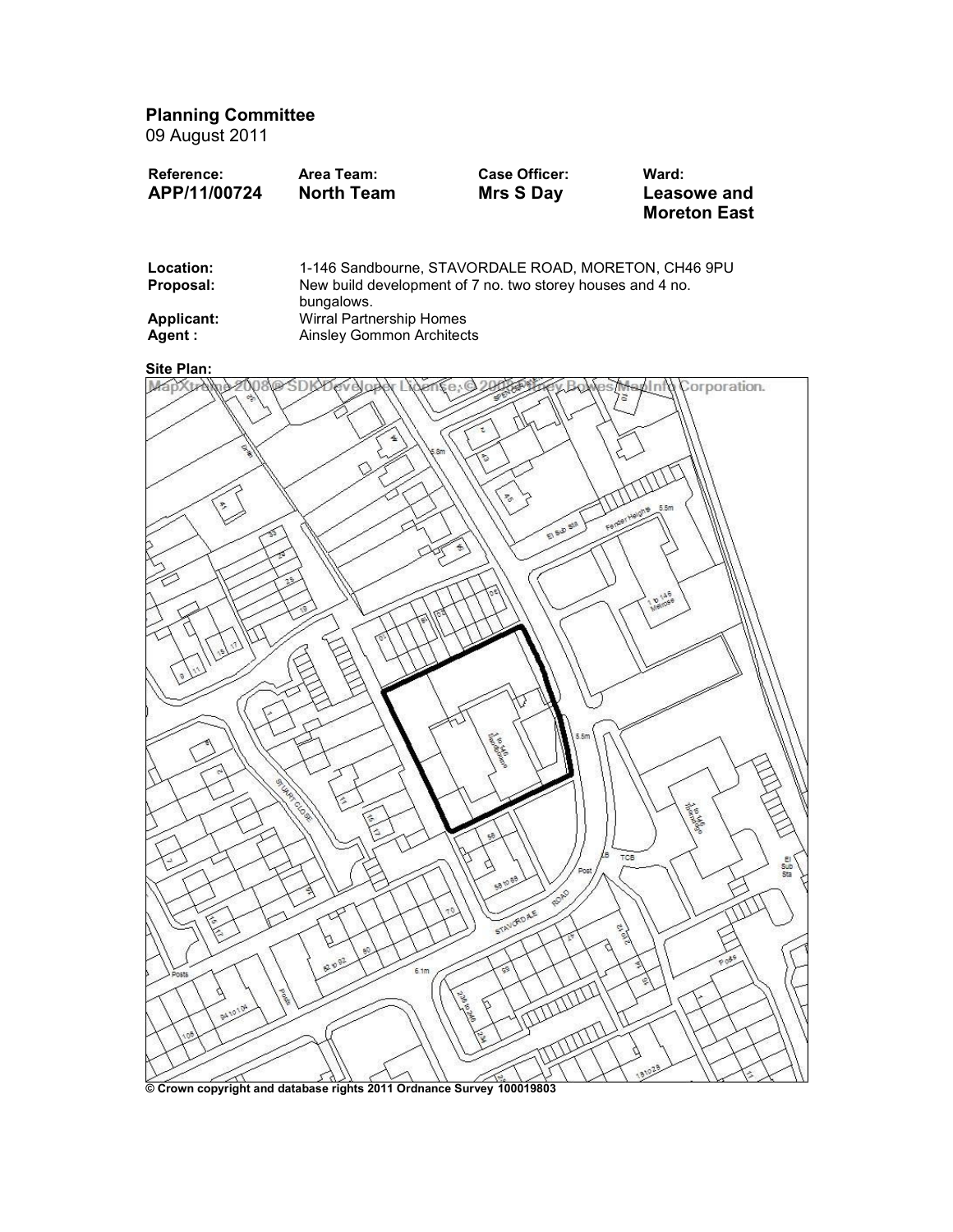### Development Plan allocation and policies:

Primarily Residential Area

## Planning History:

10/00612 - Demolition of flats - Approved

# Summary Of Representations and Consultations Received:

# **Representations**

In accordance with the Council's Guidance on Publicity for Applications, 19 letters of notification were sent to adjoining properties and a Site Notice was displayed. As these proposals constitute Major Development a Press Notice was also displayed in the Wirral Globe. At the time of writing this report, only one response has been received from Councillor Lewis suggesting more properties should be notified. However, as set out above, the publicity carried out for this application accords with the Council's publicity guidance.

## **Consultations**

Director of Corporate Services - Housing Strategy - the proposals would meet an identified housing need.

Police Crime Reduction Unit has been involved in pre-application discussions and have raised no objections to the proposals.

## Director's Comments:

# REASON FOR REFERRAL TO PLANNING COMMITTEE

The proposal is a major residential development.

# **INTRODUCTION**

The proposal seeks permission for the erection of eleven dwellings following the completion of the demolition of the tower block with 84 self contained flats, which currently occupies the site. The mix of dwellings includes seven 2-storey dwellings in two blocks of two and one block of three. These houses will face directly onto and take access from Stavordale Road. Backing onto these houses will be four bungalows in two blocks. These properties will take their access from an existing access road which serves the existing garage courts.

## PRINCIPLE OF DEVELOPMENT

RSS Policy LCR4 requires plans for the area where the site is located to ensure provision for housing development addresses barriers to affordability and to meet identified local need. This is supported by the Interim Planning Policy 'New Housing Development' which enables planning permission to be granted for one for one replacement dwellings (or less) and sets out criteria for considering residential schemes outside the regeneration priority areas. The proposal is acceptable in principle subject to UDP Policies HS4 'Criteria for New Housing Development' and HSG2 'Affordable Housing''.

#### SITE AND SURROUNDINGS

The application site consists of a high rise block of flats which is currently being demolished. The surrounding properties are predominantly two storey dwellings. The site is generally level with an existing (landscaped) open space to the south east. This area does not form part of the area to be developed. To the south west of the application site is an access road which provides vehicular access to garage courts and a pedestrian link to Wimbrick Hey.

# POLICY CONTEXT

The Regional Spatial Strategy under Policy LCR 4 seeks to ensure that housing provision in rural parts of the city region such as Moreton meets identified local need and addresses barriers to affordability. As the scheme for 11 dwelling is to replace a tower block that accommodated 84 self contained, the application complies with criterion (a) of Interim Planning Policy 'New Housing Development', which permits one for one replacement dwellings (or less).

The application has been made by a RSL and is to provide 100% affordable accommodation. The Housing Strategy Team have confirmed that the proposal would meet an identified need in the area in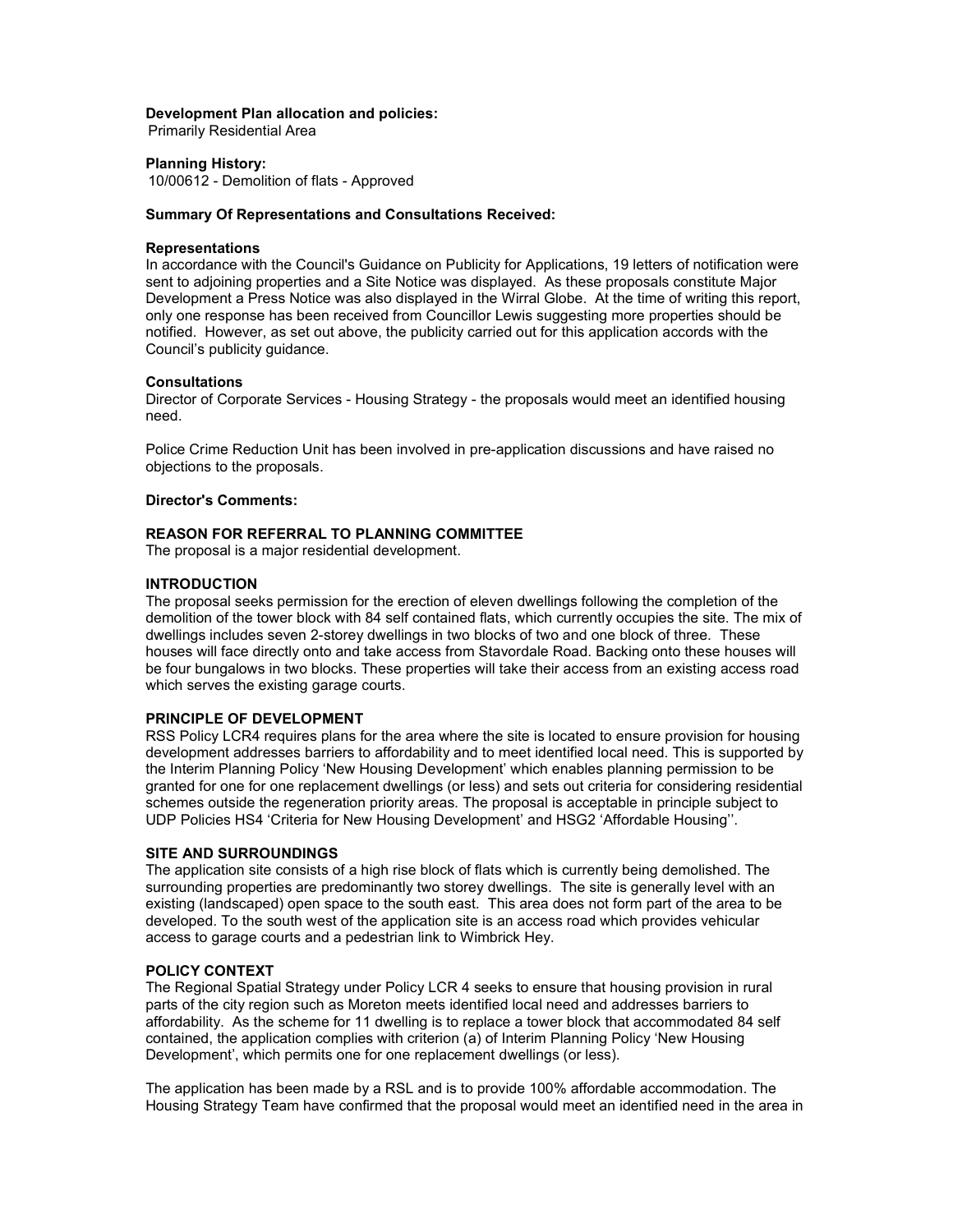terms of the provision of affordable housing and the nature of accommodation proposed. In addition the development will produce a type & form of accommodation which relates well to existing adjacent houses when compared to a high rise block of flats, which is not considered consistent with the general housing layout in the area. The proposal therefore assists the regeneration of the site as well as providing affordable accommodation to meet an identified local need.

The layout and design of the development must satisfy the criteria of HS4 in that the proposal in general terms must relate well to adjacent properties and not result in a detrimental change in the area. The surrounding uses are primarily two storey dwellings with gardens and some off street parking. The proposed development is of a comparable density and scale and will not have a detrimental impact on the surrounding area. The proposed development includes gardens and off street parking which would address the criteria of HS4

The proposal has been designed with the principles of Secure by Design and the Police Architectural Liaison Officer has raised no objections to the proposal.

## APPEARANCE AND AMENITY ISSUES

The design of the dwellings is simple and reflects the style of surrounding properties. the use of brick and render will link the new properties with the surrounding area. All properties have space for front and rear gardens and off street parking.

# SEPARATION DISTANCES

The proposed dwellings are adjacent to existing houses on three boundaries and the proposed interface distances of 21m and 14m between the existing and proposed dwellings are achieved.

## HIGHWAY/TRAFFIC IMPLICATIONS

The proposal involves the extension of an existing access road to provide access to the four bungalows. As the road currently serves parking courts, no problems are anticipated. The seven houses will take individual access from Stavordale Road. there is no objection to this.

## ENVIRONMENTAL/SUSTAINABILITY ISSUES

The development is in a sustainable location with access to public transport and local facilities. The dwellings will be built to a code for sustainable homes and will use energy efficient materials and building techniques.

#### HEALTH ISSUES

There are no health implications relating to this application.

#### **CONCLUSION**

The proposal replaces obsolete accommodation with lower density social housing which will improve the appearance of the site and the locality.

# Summary of Decision:

Having regards to the individual merits of this application the decision to grant Planning Permission has been taken having regards to the relevant Policies and Proposals in the Wirral Unitary Development Plan (Adopted February 2000) and all relevant material considerations including national and regional policy advice. In reaching this decision the Local Planning Authority has considered the following:-

The proposed development provides single and two storey dwellings which will meet an identified housing need. In accordance with Wirral's SHMA. It is not considered that the proposed layout will result in a loss of amenity to adjacent properties or be detrimental to the general character of the area. The proposals meet the requirements of UDP Policy HS4.

Recommended Decision: Approve

Recommended Conditions and Reasons: